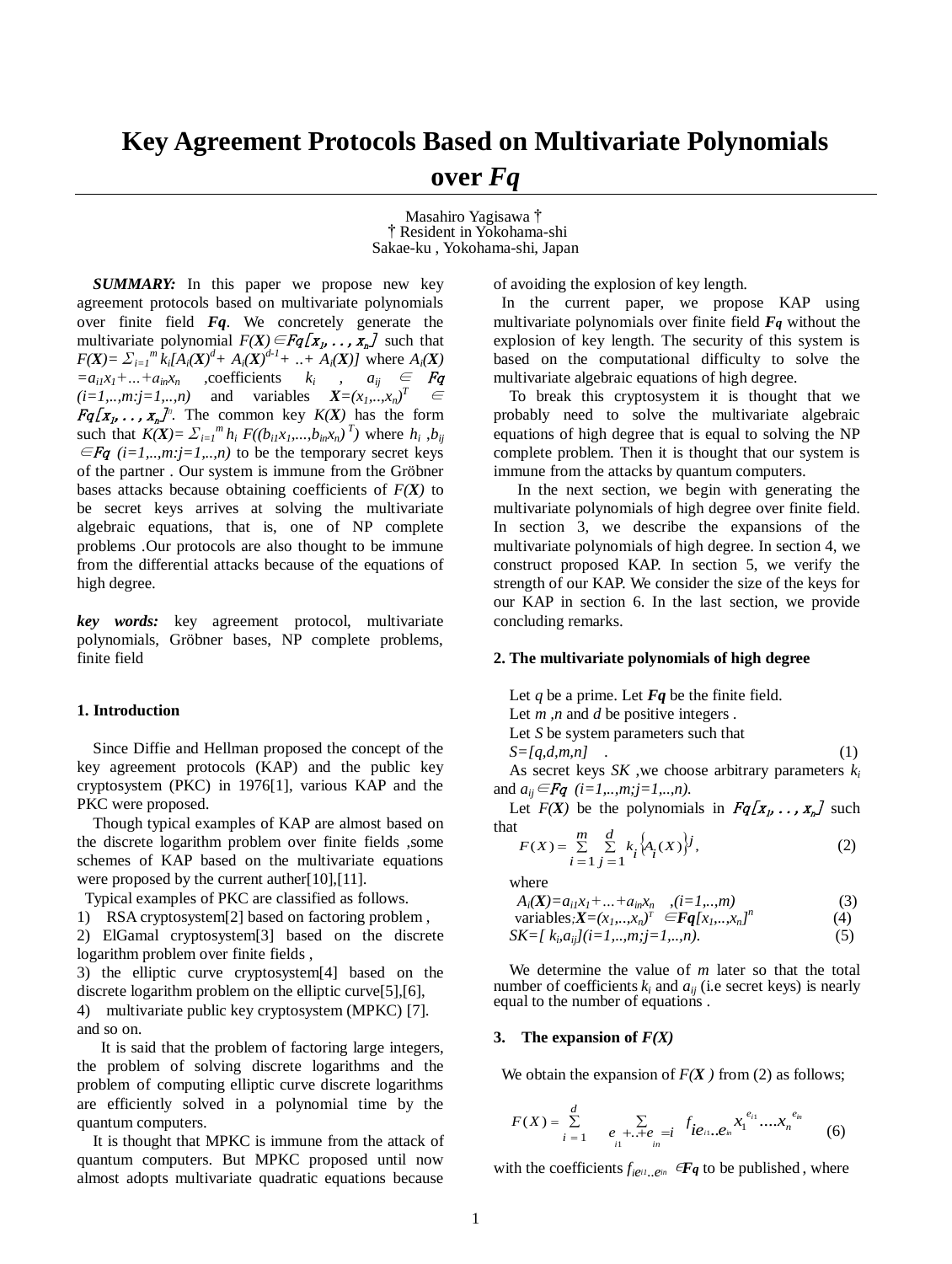$e_{ii}(i=1,..,d;j=1,..,n)$  are non-negative integers which satisfy  $e_{i1} + ... + e_{in} = i$ .

Then the number *N* of  $f_{i\text{ei1...}\text{ei2}}$  is

$$
N = \sum_{i=1}^{d} {}_{n}H_{i} = \sum_{i=1}^{d} {}_{n+i-1}C_{i}
$$
  
Let { *t*<sub>i*e*<sub>i</sub>, *e*<sub>m</sub> } be the number of elements of the number of elements. The number of elements are the number of elements of the number of elements. (7)</sub>

Let  $\{f_{i\ell i1} \ldots \ell i n}$  *}* be the set that includes all  $f_{i\ell i1} \ldots \ell i n}$ .

We determine the value of *m* as follows.  $m = f(N)/(n+1)$ <sub>1</sub>, (8)

where  $r \nless 1$  means the largest integer less than or the integer equal to *\**.

# **4. Proposed key agreement protocol**

Let's describe the procedure that user U and user V obtain the common keys using *F(X)* as follows.

- 1) The set of system parameters *S=[q,d,m,n]* is published by the system center which is trusted third party(TTP).
- 2) User U chooses randomly parameters  $k_i, a_{i1} \in \mathbb{F}$ q,  $(i=1, ..., m; j=1, ..., n)$ . The secret key of user U is *SK*=[ $k$ <sub>*i*</sub> $a$ <sub>*i1</sub>*](*i*=1,..,*m*;*j*=1,..,*n*).</sub>
- 3) User U generates  $F(X)$  such that

$$
F(X) = \sum_{i=1}^{m} \sum_{j=1}^{d} k_i \{A_i(X)\}^j.
$$
 (9)

4) User U calculates the set of coefficients *{fiei1..ein }*  from (9) .

5) Let *PK* be the public key of user U such that

$$
PK = \{f_{i\mathcal{C}^{i1}}\ldots\mathcal{C}^{i n}\}.\tag{10}
$$

Beforehand user U publishes *PK* which consists of *N*  parameters in *Fq*.

6) User V chooses randomly parameters *hi ,bi1*∈Fq, *(i=1,..,m:j=1,..,n)*

7) User V generates the temporary polynomial *T(X)* such that

$$
T(X) = \sum_{i=1}^{m} \sum_{j=1}^{d} h_i \{B_i(X)\}^j,
$$
 (11)  
where

 $B_i(X) = b_{i1}x_1 + ... + b_{in}x_n$  , *(i=1,..,m).* 8) From (11) user V calculates the set of coefficients  ${t_{\text{left}}}_{\text{right}}$  *e*<sup>*in*</sup> *}* which consists of *N* parameters in *Fq*.

The expansion of  $T(X)$  is given such that

$$
T(X) = \sum_{i=1}^{d} \sum_{\substack{e_1 + \ldots + e_{ni} = i \\ i1 \qquad \ldots \qquad i \qquad i}} t_{i e_{i1} \ldots e_{i n}} x_1^{e_{i1}} \ldots x_n^{e_{i_n}} \qquad (12)
$$

with the coefficients  $t_{i\neq i}$ *,*  $e^{in}$   $\in$ **F***q* to be published, where

 $e_{ij}(i=1,..,d; j=1,..,n)$  are non-negative integers which satisfy  $e_{i1} + ... + e_{in} = i$ .

Then the number *N'* of  $t_{ieil..e}$ <sup>*in*</sup> is equal to *N*. Let  $\{ t_{i\text{ei1...}\text{e}^{in}} \}$  be the set that includes all  $t_{i\text{ei1...}\text{e}^{in}}$ 9) User V sends  $\{t_{ieil}$ <sub>*ein*</sub> $\}$  to user U. 10) User V calculates common keys *Kv* as follows. Let *Kv* be

$$
Kv(X) =
$$
  
\n
$$
\sum_{r=1}^{m} h_r F((b_{r1}x_1, ..., b_{rn}x_n)^T).
$$
 (13)

From (2) we obtain

$$
Kv(X) =
$$
  
\n
$$
\sum_{r=1}^{m} \sum_{i=1}^{m} \sum_{j=1}^{d} h_{r} k_{i} (a_{i1} b_{r1} x_{1} + ... + a_{in} b_{rn} x_{nj}) \cdot (14)
$$

From  $(6)$  we obtain

$$
Kv(X) =
$$

$$
\sum_{r=1}^{m} \sum_{i=1}^{d} \sum_{e_{i1}+...+e_{in} = i} h_r f i e_{i} \cdot e_{i1} \cdot e_{i2} \cdot e_{i3} \cdot e_{i4} \cdot e_{i5} \cdot e_{i7} \cdot e_{i8} \cdot e_{i9} \cdot e_{i1} \cdot e_{i1} \cdot e_{i2} \cdot e_{i3} \cdot e_{i4} \cdot e_{i5}
$$

11) User U calculates common keys *Ku* as follows. Let *Ku* be

$$
Ku(X) =
$$
  
\n
$$
\sum_{r=1}^{m} k_r T((a_{r1}x_1, ..., a_{rn}x_n)^T).
$$
 (16)

From  $(11)$  we obtain

$$
Ku(X) =
$$
  
\n
$$
\sum_{r=1}^{m} \sum_{i=1}^{m} \sum_{j=1}^{d} k_{i} h_{i} (b_{i1} a_{r1}^{x_{1} + ... + b_{i1}^{x_{n} x_{n}}^{y_{i}}).
$$
 (17)

From (12) we obtain

 $K_u(X) =$ 

$$
\sum_{r=1}^{m} \sum_{i=1}^{d} \sum_{e_{i1} + \ldots + e_{in} = i} k_r t_{ie} \cdot e_{i1 \quad in \quad r1 \quad 1} \quad e \qquad e \qquad e \qquad e \qquad (18)
$$

From  $(14)$  and  $(17)$  we can confirm that